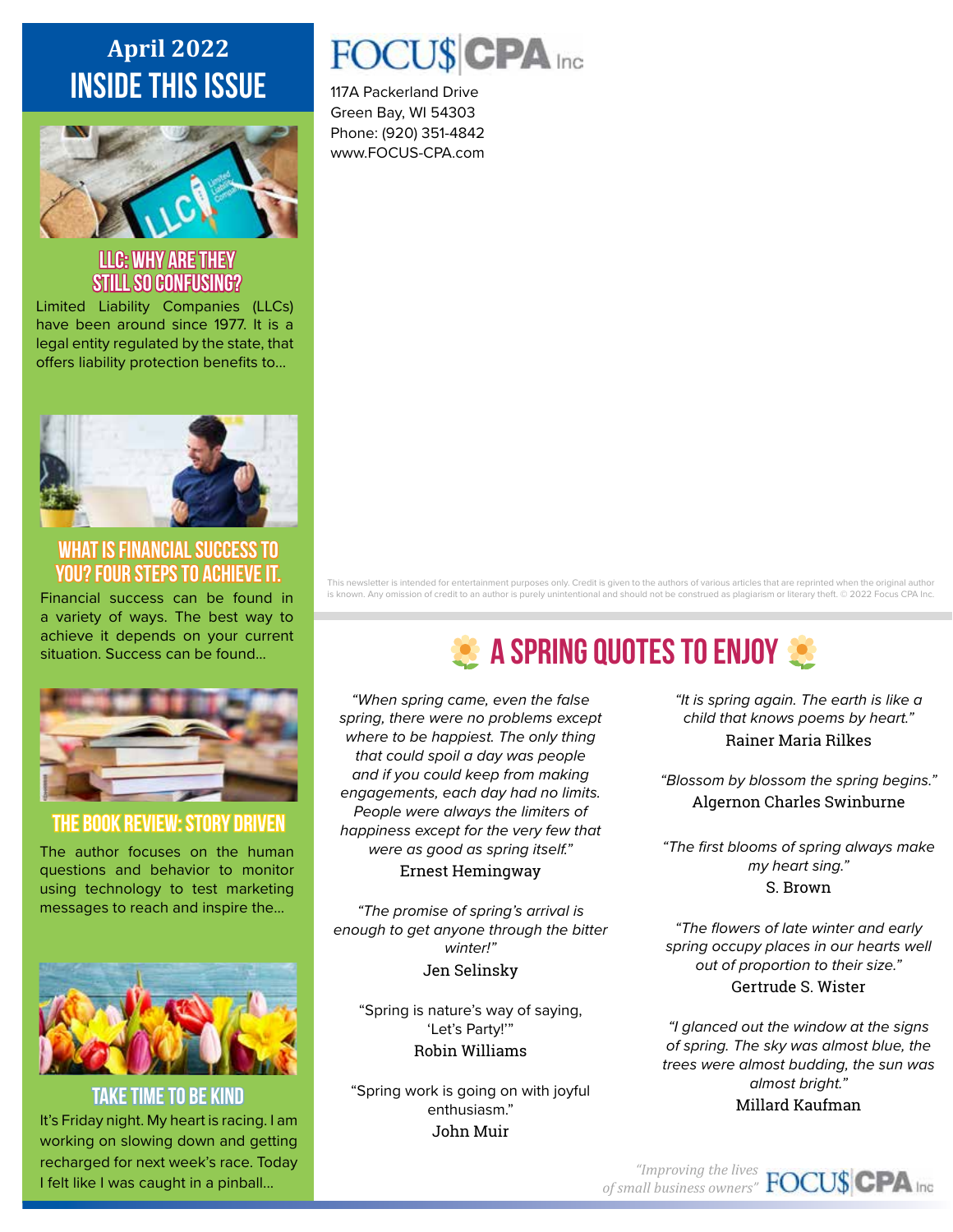# **THE** FINANCIAL **EDGE April 2022**



### **Take Time to be Kind**

Personal comments by Mary

"Constant kindness can accomplish much. As the sun makes ice melt, kindness causes misunderstanding, mistrust, and hostility to evaporate."

### Albert Schweitzer

It's Friday night. My heart is racing. I am working on slowing down and getting recharged for next week's race. Today I felt like I was caught in a pinball machine. Constantly being bouncing from one issue to another. On April 18th the bell will ring and I can step out of the chaos. I always get done want needs to be done.

As my mind is settling down, I remember why I am here. I had a dream to create a business to use my knowledge and skills to help others. It is hard for me to believe there are now 5 of us here at Focus CPA. When I started, I strived to find small businesses to help. Now we strive to keep up with the work.

My biggest challenge is keeping my heart engaged and to be kind. Kind to me and kind to those I serve. I strive to slow down enough to be polite, to take time to acknowledge others frustrations and confusion, to allow myself to feel disappointment and my own frustration. To be patient with me and with those I serve.

Taxes and money can be very stressful. Deadlines put even more pressure on those who need to deal with them. I tried. Sometimes I accomplished and sometimes I lost it.

Thank you for being patient with us this tax season.

**Mary Guldan-Lindstrom**



 $66I$  enjoy working with Mary because she at least has you prepared for tax day. Even though you may not enjoy sending checks into Washington DC, you at least know what to expect. There aren't any surprises on the last day. You can formulate a plan to make sure you have enough cash available to send in without losing sleep over the pending tax bill. 99

Darin Spindler, *Serial Entrepreneur, Kids Bowl Free*

#### **WANT TO RECEIVE OUR NEWSLETTER?**

**Sign up on our website at www.focus-cpa.com**

**Email Mary@focus-cpa.com**

*"Improving the lives of small business owners"*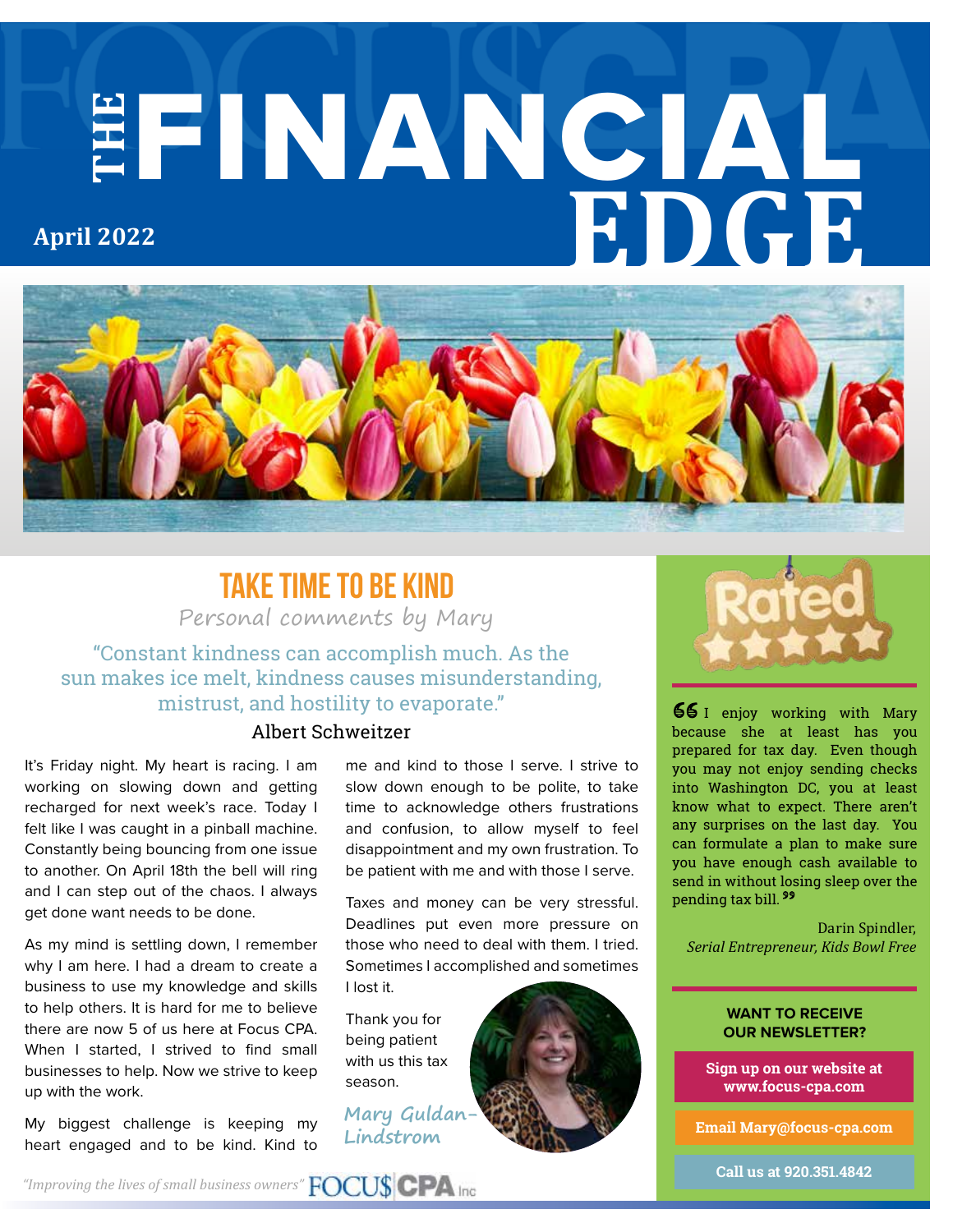# FOCU\$CPA Inc



### **The book review**

| TITLE:                 | Converted                     |
|------------------------|-------------------------------|
| <b>AUTHOR:</b>         | Neil Hoyne                    |
| <b>TOPIC:</b>          | Marketing                     |
| <b>EASY TO READ:</b>   | \$\$\$\$ (4 out of 5 dollars) |
| <b>APPLICABLE TO</b>   |                               |
| <b>SMALL BUSINESS:</b> | \$\$\$\$ (4 out of 5 dollars) |

**Summary:** The author focuses on the human questions and behavior to monitor using technology to test marketing messages to reach and inspire the ideal customer to buy. He focused on customer lifetime value not just the next sale.

My recommendation: I was curious about winning the "Customer hearts with data. He encouraged curiosity, using front line data by just asking current customers and not waiting for aa elaborate data project.



Pages: 204 | Published: 2022

# **LLC: Why are they still so confusing?**

**By Mary Guldan-Lindstrom CPA**

Limited Liability Companies (LLCs) have been around since 1977. It is a legal entity regulated by the state, that offers liability protection benefits to the owners. However, the LLC is not a tax entity that is recognized by the IRS. That's where the confusion starts.

#### **HERE ARE SOME FACTS**

- Owners are called members and they own units instead of stock.
- In WI they have an Operating agreement on how they will manage the entity
- To start the number of members will determine how the entity will be taxed.
- By default
	- One member is treated as a sole proprietor. The LLC is considered a disregarded entity. It reports under the owner's social security number.
	- Two or more members is considered a partnership and files a partnership return. The earnings and losses pass through to the owners and are included on their personal tax returns.
	- However, an LLC can also opt to be taxed as an S Corporation
- The members can be personally protected

from any liability of the LLC. Note that if they are the only member that makes all the decision, they can be implicated as an individual.

- An LLC has no limitation on the number of shareholders an LLC can have, unlike an S corporation, which has a limit of 75.
- Any member or owner of the LLC is allowed a full participatory role in the business's operation; in a limited partnership, on the other hand, partners are not permitted any say in the operation.
- An LLC dissolves when a member dies, quits or retires.
- An LLC provides flexibility from a tax standpoint. It can accept the default tax status or opt to be corporation or S corporation. It can take the tax attributes of a partnership and can split the earnings as they choose or it can take the tax attributes of an S corporation.



**BOTTOM LINE...** the LLC provides flexibility as the business grows.